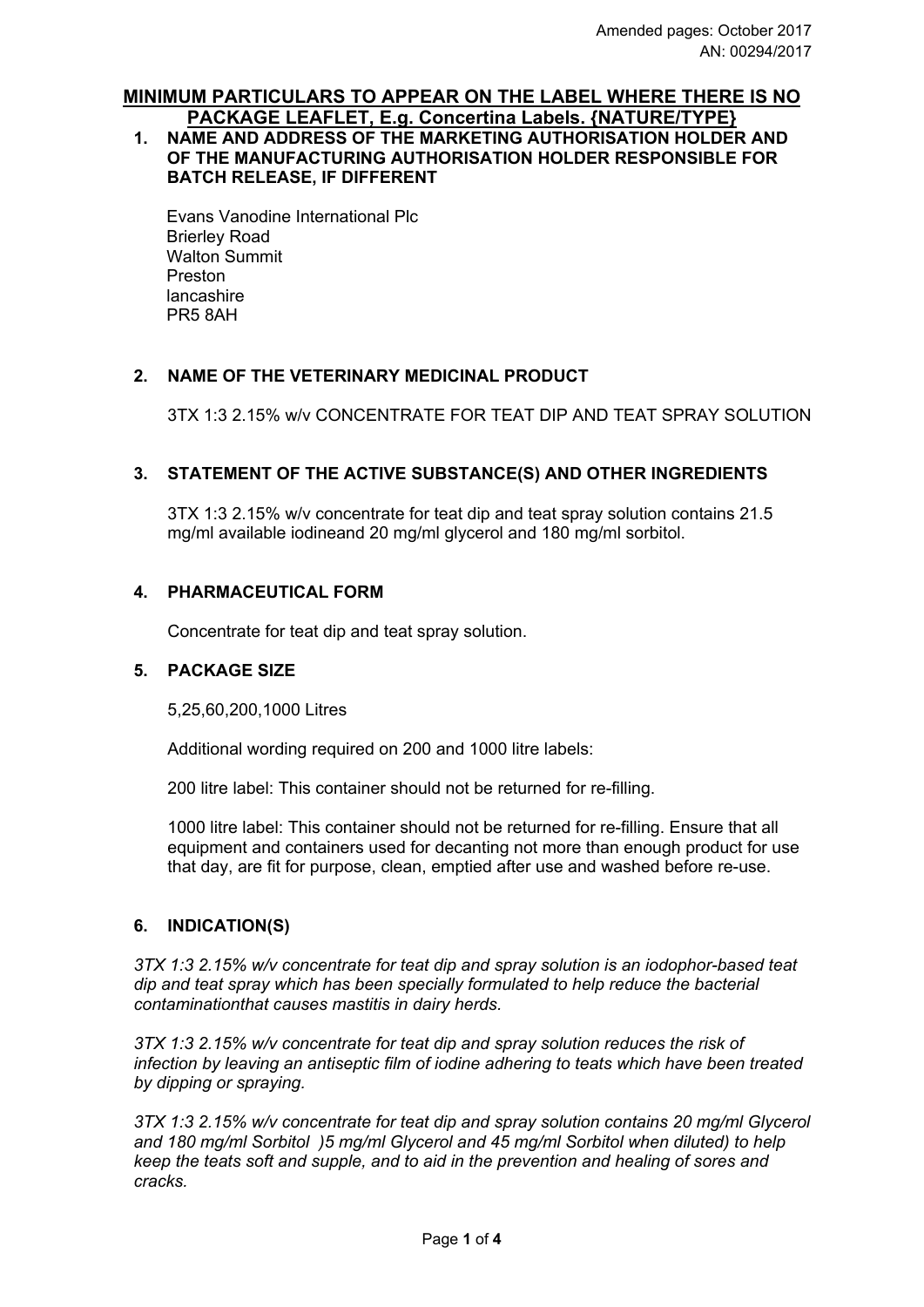### **7. CONTRAINDICATIONS**

None identified.

### **8. ADVERSE REACTIONS**

The product may cause an allergic reaction in some animals. In the rare case of a suspected or proven allergy in the herd, it is recommended to change to a non-iodine teat disinfectant.

# **9. TARGET SPECIES**

Dairy cows.

#### **10. DOSAGE FOR EACH SPECIES, ROUTE(S) AND METHOD OF ADMINISTRATION**

**TEAT DIP or SPRAY:** (5,000 ppm available lodine)

Dilute one part **3TX 1:3** 2.15% w/v concentrate for teat dip and teat spray solution with three parts clean water and mix well.

**UDDER WASH & CLUSTER DIP:** (40 ppm available Iodine)

Dilute one part **3TX 1:3** 2.15% w/v concentrate for teat dip and teat spray solution with 500 parts clean water (20 ml to 10 litres or 1 fl. oz in 3 gall.)

# **Directions for use**

**TEAT DIPPING**: Fill teat cup about two-thirds full with the prepared solution. Dip teats of every cow immediately after each has been milked, making sure that the full length of the teat is immersed. Top up with fresh solution as required. Empty and wash out cups after milking.

**TEAT SPRAYING:** Immediately after milking, spray the entire surface of each teat of every cow with prepared solution.

#### **UDDER WASHING AND CLUSTER DIPPING**: Dilute 1:500.

To help prevent cross infection, individual cloths or disposable paper towels are strongly recommended. Dry teats before milking. Immerse clusters and agitate for at least half a minute. Rinse in clean water before use. Wash and dry udders and teats before milking.

# **11. ADVICE ON CORRECT ADMINISTRATION**

#### **CONCENTRATE**

The following safety phrases relate to the concentrated product only, and do not apply once the product is diluted to the working solution:

Risk of serious damage to eyes. Wear eye/face protection when preparing the dip or spray.

#### **DILUTED WORKING SOLUTION**

When using as a spray, avoid working in spray mist. Avoid contact with eyes.

In case of contact with eyes, rinse immediately with plenty of water and seek medical advice.

If swallowed, seek medical advice immediately and show this label. Hands and exposed skin should be washed after using this product. Do not eat, drink or smoke while using the product. Keep away from food, drink and animal feedstuffs.

#### **12. WITHDRAWAL PERIOD**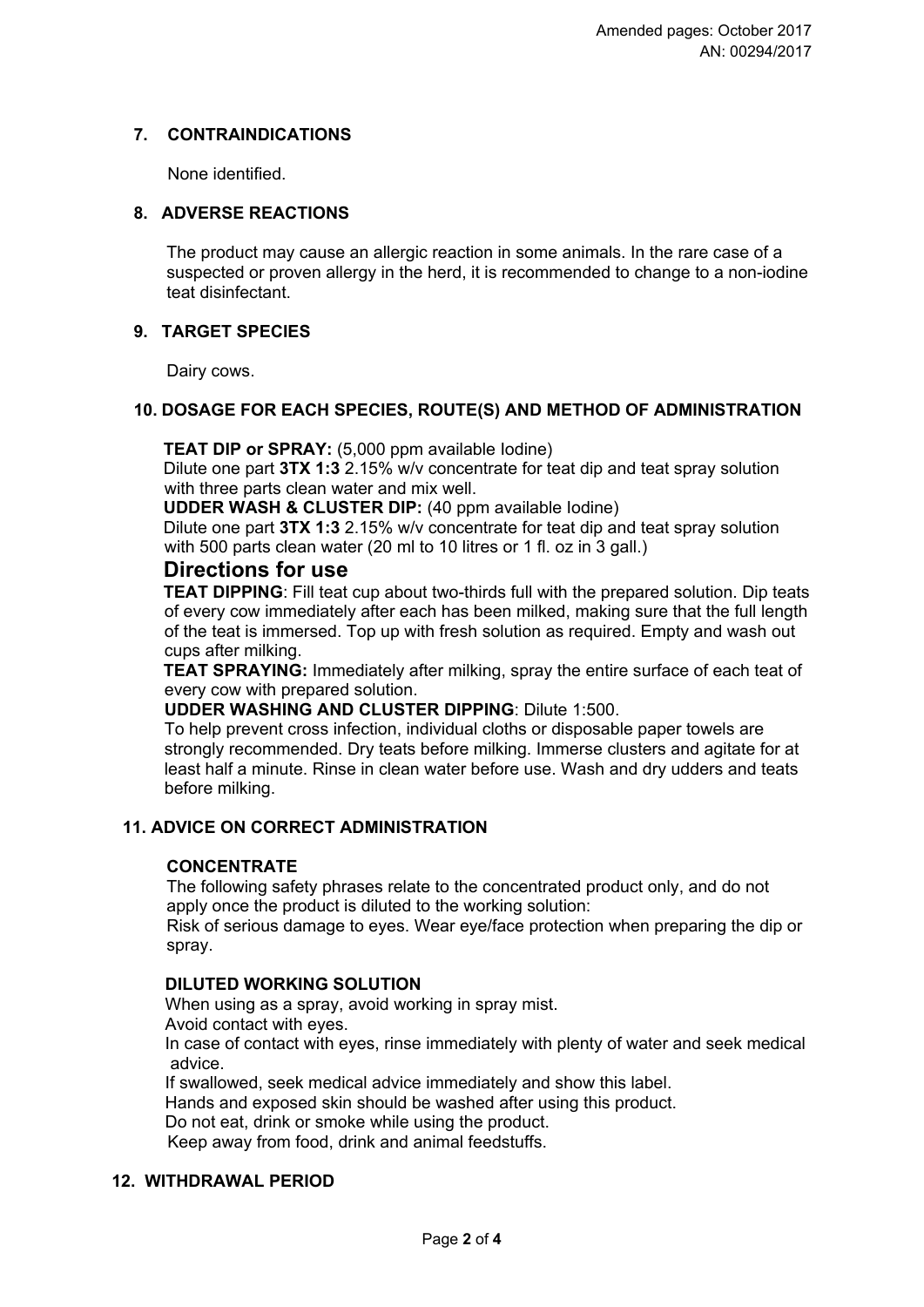Milk: Zero hours. Meat: Zero days.

#### **13. SPECIAL STORAGE PRECAUTIONS**

Do not store above 25°C. Store in original tightly closed container. Protect from frost. Diluted product should not be stored above 25°C. Protect from light. Once diluted use the product within 3 months. Store diluted product only in glass or plastic containers.

#### **14. SPECIAL WARNING(S)**

For animal treatment only. For external use only. Keep out of the sight and reach of children.

Not be used in conjunction with any other teat dip product.

Iodine based teat dips are not compatible with chlorhexidine based products, hypochlorite solutions and other oxidising agents and alkaline soaps and detergents. If signs of disease persist or appear, consult your veterinary surgeon.

#### **15. EXPIRY DATE**

#### **16. SPECIAL PRECAUTIONS FOR THE DISPOSAL OF UNUSED PRODUCTS OR WASTE MATERIALS, IF ANY**

**HARMFUL TO FISH AND AQUATIC LIFE.** Do not contaminate ponds, waterways or ditches with the product or empty container. Dispose of any unused product and empty containers in accordance with local requirements. To dispose of unused product to land you must have an authorisation under the Groundwater Regulations 2009.

#### **17. DATE ON WHICH THE LABEL WAS LAST APPROVED**

July 2015

# **18. THE WORDS "FOR ANIMAL TREATMENT ONLY" AND CONDITIONS OR RESTRICTIONS REGARDING SUPPLY AND USE, IF APPLICABLE**

For animal treatment only.

*[Distribution category]*

AVM-GSL

**19. THE WORDS "KEEP OUT OF THE SIGHT AND REACH OF CHILDREN"**  Keep out of the sight and reach of children.

#### **20. MARKETING AUTHORISATION NUMBER(S)**

**Vm <number>**